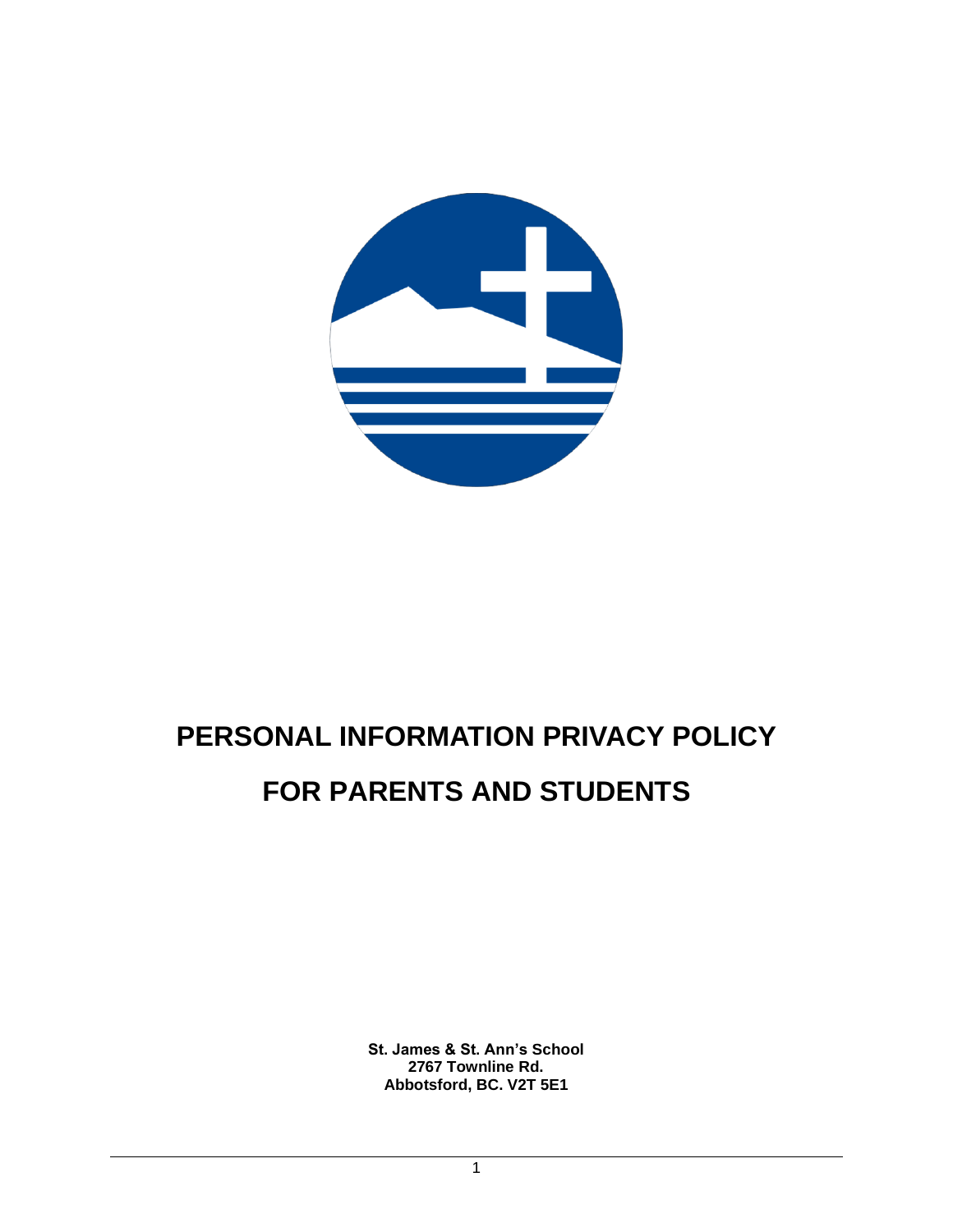# **Table of Contents**

| <b>TABLE OF CONTENTS</b>                   | $\mathbf{2}$            |
|--------------------------------------------|-------------------------|
| THE SCHOOL'S COMMITMENT TO YOU             | 3                       |
| PRIVACY PROTECTION IN BRITISH COLUMBIA     | 3                       |
| <b>TEN PRIVACY PRINCIPLES</b>              | 3                       |
| <b>WHAT INFORMATION IS COLLECTED?</b>      | 4                       |
| <b>HOW IS INFORMATION USED?</b>            | $\overline{\mathbf{4}}$ |
| <b>WHEN MAY INFORMATION BE DISCLOSED?</b>  | 5                       |
| HOW DOES THE SCHOOL SAFEGUARD INFORMATION? | 6                       |
| <b>ACCESSING AND AMENDING INFORMATION</b>  | 6                       |
| QUESTIONS, CONCERNS AND COMPLAINTS         | $\overline{7}$          |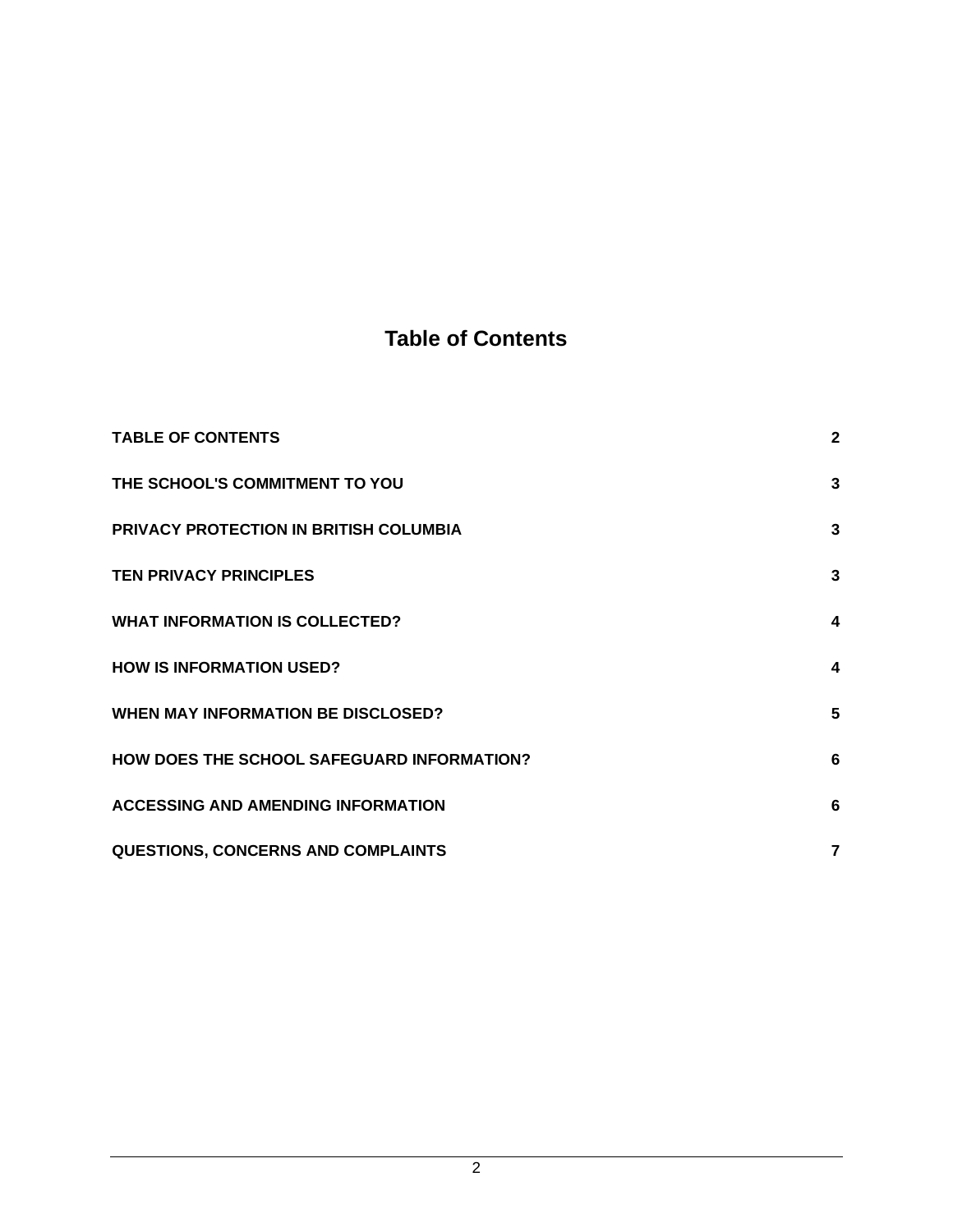# **St. James & St. Ann's School PERSONAL INFORMATION PRIVACY POLICY FOR PARENTS AND STUDENTS**

### **The School's Commitment to You**

Safeguarding your confidentiality and protecting your personal information is a fundamental concern of St. James & St. Ann's School. The school is committed to meeting or exceeding the privacy standards established by the BC *Personal Information Protection Act (PIPA)*

This personal information privacy policy is intended to explain to you the current legislation which is designed to protect your privacy, to regulate the use and collection of information, and to state the steps the school has taken to ensure your personal and financial information is handled appropriately and securely.

# <span id="page-2-0"></span>**Privacy Protection in British Columbia**

The Act requires an organization to obtain informed consent from an individual before collecting personal information about that individual, with certain exemptions. The organization must state why it is collecting the information, and how it will use the information collected. The Act also requires the organization to keep the information it has collected in a secure and safe manner, protecting the individual's right to have his or her information protected. The Act also describes with whom the personal information may be shared.

Note: St. James & St. Ann's School does not fall under the *Freedom of Information and Protection of Privacy Act (FOIPPA)*, which applies only to provincial government and its bodies; neither does it fall under the *Protection of Personal Information and Electronic Documents Act (PIPEDA),* a federal statute.

## **Ten Privacy Principles**

As part of St. James & St. Ann's commitment, the following *Ten Privacy Principles* govern the actions of the school as they relate to the use of personal information. These principles have been built upon the values set by the Canadian Standards Association's *Model Code for the Protection of Personal Information* and British Columbia's *Personal Information Protection Act (PIPA).*

### *Principle 1 – Accountability*

St. James & St. Ann's School is responsible for maintaining and protecting the personal information under its control. In fulfilling this mandate, the school designates an individual who is accountable for the school's compliance with the *Ten Privacy Principles*. This individual is the *Privacy Officer* of the school and it is the school principal.

### *Principle 2 – Identifying Purposes*

St. James & St. Ann's School will identify the purposes for which personal information is collected before or at the time the information is collected.

### *Principle 3 – Consent*

St. James & St. Ann's School will obtain consent of the individual for the collection, use or disclosure of personal information except where the law states exemptions, grants permission, or creates a requirement for collection, use, or disclosure of personal information.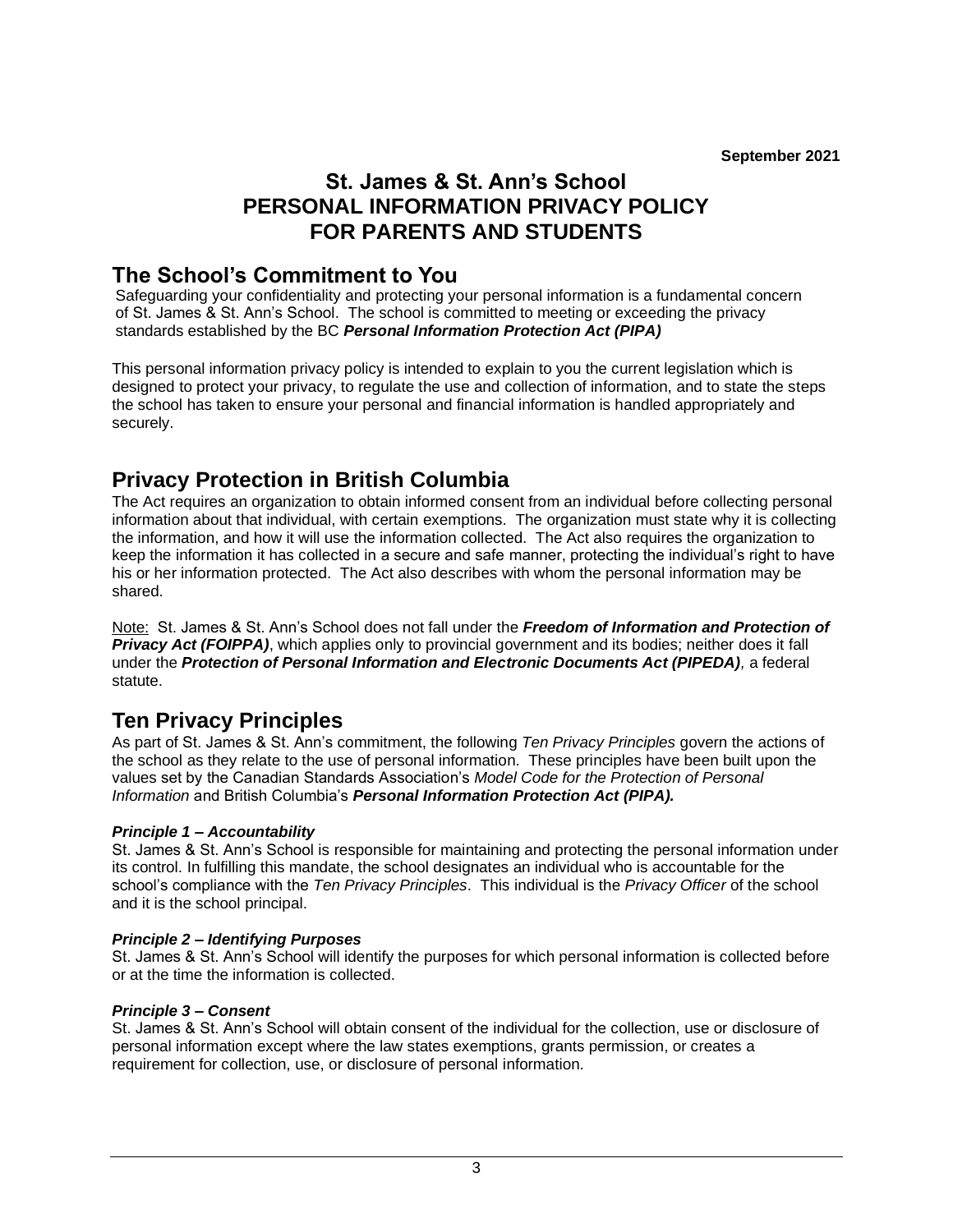### *Principle 4 – Limiting Collection*

St. James & St. Ann's School will limit the personal information collected to those details necessary for the purposes identified by the school.

### *Principle 5 – Use, Disclosure and Retention*

St. James & St. Ann's School will only use, disclose and retain personal information for the purpose for which it was collected unless the individual has otherwise consented, or when its use, disclosure or retention is required or permitted by law. Personal information will only be retained for the period of time required to fulfill the purpose for which it was collected.

### *Principle 6 – Accuracy*

St. James & St. Ann's School will maintain personal information as accurate, complete and up-to-date form as is necessary to fulfill the purposes for which it is to be used.

### *Principle 7 – Safeguarding Personal Information*

St. James & St. Ann's School will protect personal information by security safeguards that are appropriate to the sensitivity level of the information.

### *Principle 8 – Openness*

St. James & St. Ann's School will make information available to individuals concerning the policies and practices that apply to the management of their information.

### *Principle 9 – Individual Access*

St. James & St. Ann's School will inform an individual, upon the individual's request, of the existence, use and disclosure of the individual's information, and shall give the individual access to it in accordance with the law. Individuals may verify the accuracy and completeness of their information and may request that it be amended, if appropriate.

### *Principle 10 – Complaint Process*

Individuals may direct any questions or enquiries with respect to the school's privacy policies or practices to the Privacy Officer of St. James & St. Ann's School.

### <span id="page-3-0"></span>**What Information is Collected?**

St. James & St. Ann's School gathers and uses personal information to provide your child with the best possible educational services enunciated by the Mission statement of the school. Most of the information the school collects comes to the school directly from you, and only with your consent. When you apply to register your child, the school will ask you to provide the information that enables it to complete the registration process. This also includes information on academic, health, and personal matters needed by the school to provide the best possible education and co-curricular programs.

## <span id="page-3-1"></span>**How is Information Used?**

St. James & St. Ann's School uses

- personal information to communicate with you, process applications and ultimately to provide you and your child with the educational services and co-curricular programs you expect.
- personal information to enable the school to operate its administrative function, including payment of school fees and maintenance of non-educational school programs including parent and volunteer participation and fundraising.
- anonymous/personal information to constantly improve our school, e.g., surveys.
- health, psychological, or legal information to provide certain specialized services in those areas or as adjunct information in delivering educational services.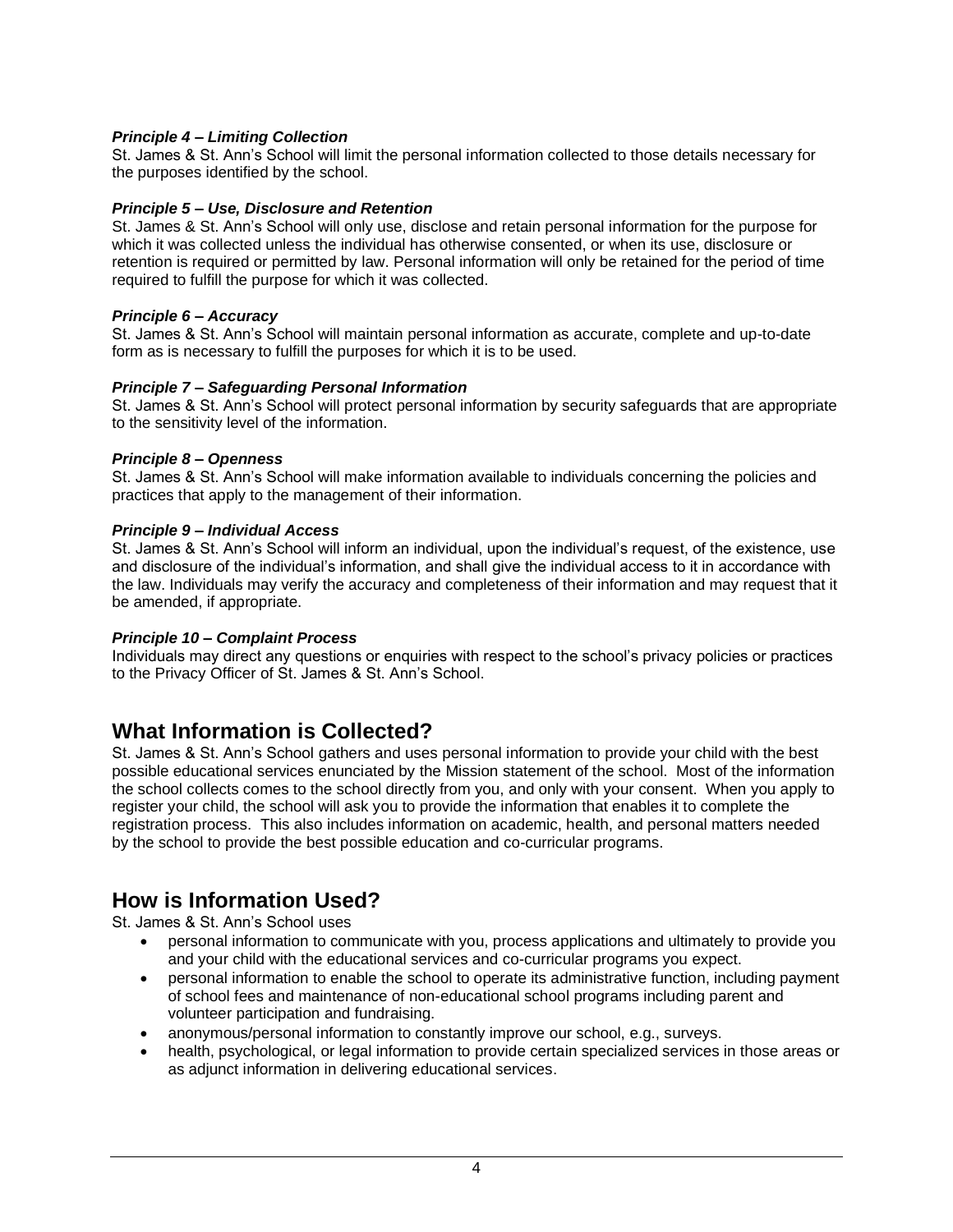If for any reason personal information is required to fulfill a different purpose, the school will notify you and ask you for your consent before the school proceeds.

# <span id="page-4-0"></span>**When May Information be Disclosed?**

St. James & St. Ann's School keeps personal information strictly confidential and treats it with care and respect. However, some of an individual's personal information may be shared with others as noted below.

### *When Authorized by You*

- Other educational institutions routinely contact the school for personal information about students. For example, if your child moves to another school, college or university, student records are requested by the enrolling institution. Your permission to pass on these records is usually obtained when your register your child and authorize the school to disclose such information to other appropriate educational institutions for the ongoing education of your child.
- Contact information may be used to enable the school to provide the para-educational and administrative services usually operated by the school. These services include phoning committees, participation groups, parent meetings, fundraising, events, annual general meetings, etc.

In some cases, when communication is over the telephone, your consent to the use and/or disclosure of your information will be obtained verbally. In other cases, such as when you communicate through e-mail, your consent will be obtained electronically.

### *When Required by Law*

The type of information the school is legally required to disclose most often relates to family court issues, legal proceedings, court orders and government tax reporting requirements. Student information as per Form 1701 is annually filed with the Ministry of Education.

Only the information specifically requested is disclosed and the school takes precautions to satisfy itself that the authorities making the request have legitimate grounds to do so.

### *When Permitted by Law*

The school is legally permitted to disclose some personal information in situations such as an investigation of illegal activities, reasonable methods to collect overdue accounts, a medical emergency or suspicion of illegal activities etc. Only pertinent information is disclosed.

The school does not sell, lease or trade information about you to other parties.

### *The School's Employees*

In the course of daily operations, access to personal information is restricted to authorized employees who have a legitimate reason for accessing it. For example, teachers will have access to personal information about your child but not your account with the school.

All employees of St. James & St. Ann's School are required to abide by the privacy standards governed under PIPA. They are also required to work within the principles of ethical behavior as set out in employment contracts and must follow all applicable laws and regulations. Employees are well informed about the importance of privacy and they are required to sign either a code of conduct or a confidentiality agreement that prohibits the disclosure of any personal information to unauthorized individuals or parties. To reinforce their understanding and commitment to upholding client privacy and confidentiality, employees periodically receive up-to-date literature about our privacy policy, principles and standards.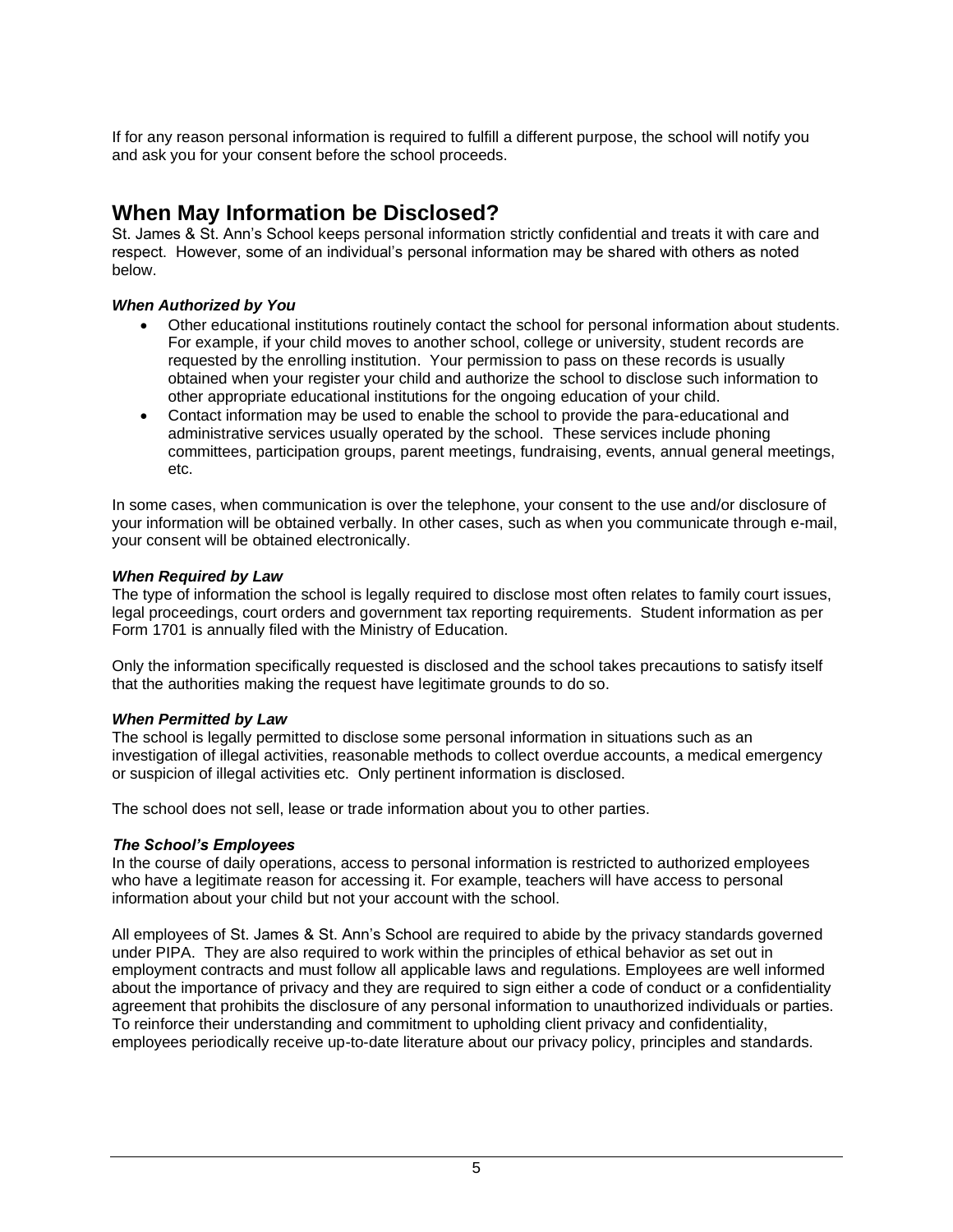### *Outside Service Suppliers*

At St. James & St. Ann's School, the school sometimes contacts outside organizations to perform specialized services such as printing, student assessments, market research or data processing. For example, the school gives its yearbook publisher the information required to produce the annual yearbook. Suppliers of specialized services are given only the information necessary to perform those services.

### *Restricting Sharing Information*

If you choose to limit the sharing of your personal information, please contact the school office and submit a written letter specifying which items of personal information you wish to limit, and to whom you wish these items to be restricted. Please remember that certain agencies, by law, have access to certain types of personal information.

# <span id="page-5-0"></span>**How Does The School Safeguard Information?**

St. James & St. Ann's School maintains current security standards to ensure that your personal and financial information is protected against unauthorized access, disclosure, inappropriate alteration or misuse.

### *Student Files*

Student files are stored in secured filing cabinets. Access is restricted to only those employees (teachers, teacher-aides, counselors, secretaries, etc.) who, by nature of their work, are required to see them.

### *Electronic Security*

The school manages electronic files appropriately with passwords and security measures that limit access by unauthorized personnel. The school's security practices are reviewed periodically to ensure that the privacy of your information is not compromised.

### *Record Management*

Personal information is destroyed one year after the school no longer needs the information or one year after legal minimum retention requirements have been met.

### <span id="page-5-1"></span>**Accessing and Amending Information**

St. James & St. Ann's School makes decisions based on the information it has. The school makes every effort to ensure information is accurate and complete.

### *Accessing Your Information*

You may access and verify any of your personal information with appropriate notice so that the office is able to supply you with the information you require. Most of this information is available in the registration forms and other forms that you filled out.

### *Accessing Student Information*

You may access and verify school records of your children, with appropriate notice during normal school hours. In situations of family breakdown, the school will grant access to records of children as determined by judicial review

### *Amending Your Information*

To help the school keep your personal information up-to-date, the school encourages you to request the school to amend inaccuracies and make corrections. Where appropriate, the school will communicate these changes to other parties who may have unintentionally received incorrect information from the school.